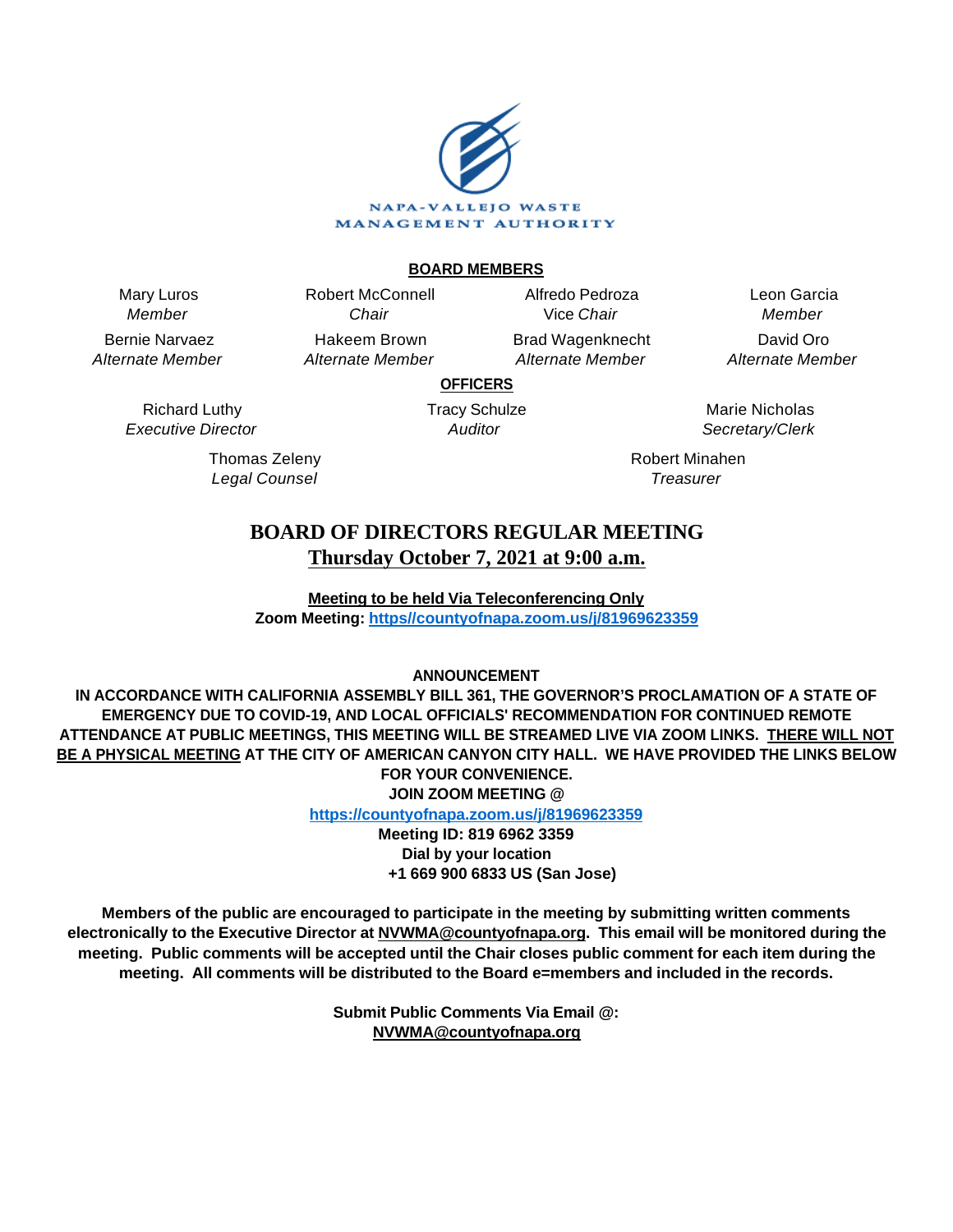#### **GENERAL INFORMATION**

The Napa-Vallejo Waste Management Authority meets the 1st Thursday of each month at 9:00 A.M. at 4381 Broadway Street, Suite 201, American Canyon, California 94503. The meeting room is wheelchair accessible. Requests for disability related modifications or accommodations, aids or services may be made no less than 72 hours prior to the meeting date by contacting 707 253-4471.

The Agenda is divided into two sections:

**CONSENT ITEMS:** These matters typically include routine financial or administrative actions, as well as final adoption of ordinances that cannot be both introduced and adopted at the same meeting. Any item on the CONSENT CALENDAR will be discussed separately at the request of any person. CONSENT CALENDAR items are usually approved with a single motion.

**ADMINISTRATIVE ITEMS:** These items include significant policy and administrative actions, and are classified by program areas. Immediately after approval of the CONSENT CALENDAR, ADMINISTRATIVE ITEMS will be considered.

All materials relating to an agenda item for an open session of a regular meeting of the Napa-Vallejo Waste Management Authority which are provided to a majority or all of the members of the Board by Board members, staff or the public within 72 hours of, but prior to the meeting, will be available for public inspection, at the time of such distribution, in the office of Auditor Controller, 1195 Third Street, Suite B-10, Napa CA 94559, Monday through Friday between the hours of 8:00 a.m. and 5:00 p.m., except for County holidays. Materials distributed to a majority or all of the members of the Board at the meeting will be available for public inspection at the public meeting if prepared by the members of the Board or Napa Vallejo Waste Management staff, and after the public meeting if prepared by some other person. Availability of materials related to agenda items for public inspection does not include materials which are exempt from public disclosure under Government Code sections 6253.5, 6254, 6254.3, 6254.7, 6254.15, 6254.16, or 6254.22.

ANY MEMBER OF THE AUDIENCE DESIRING TO ADDRESS THE BOARD ON A MATTER ON THE AGENDA, please proceed to the rostrum and, after receiving recognition from the Chair, give your name and your comments or questions. In order that all interested parties have an opportunity to speak, please be brief and limit your comments to the specific subject under discussion. Time limitations shall be at the discretion of the Chair or Board.

#### **AGENDA AVAILABLE ONLINE AT** www.countyofnapa.org

#### **1. CALL TO ORDER**

- **2. ROLL CALL**
- **3. PLEDGE OF ALLEGIANCE**

#### **4. PUBLIC COMMENT**

In this time period, anyone who wishes to speak to the Authority Board of Directors regarding any subject over which the Board has jurisdiction, that is not on the agenda, or to request consideration to place an item on a future Board agenda, may do so at this time. Individuals will be limited to a three minute presentation. The Board of Directors will take no action as a result of any item presented at this time.

#### **5. PRESENTATIONS AND COMMENDATIONS**

### **6. APPROVAL OF MINUTES**

#### **A. APPROVAL OF MINUTES**

REQUESTED ACTION: Approval of Board Minutes for the September 2, 2021 Regular Meeting.